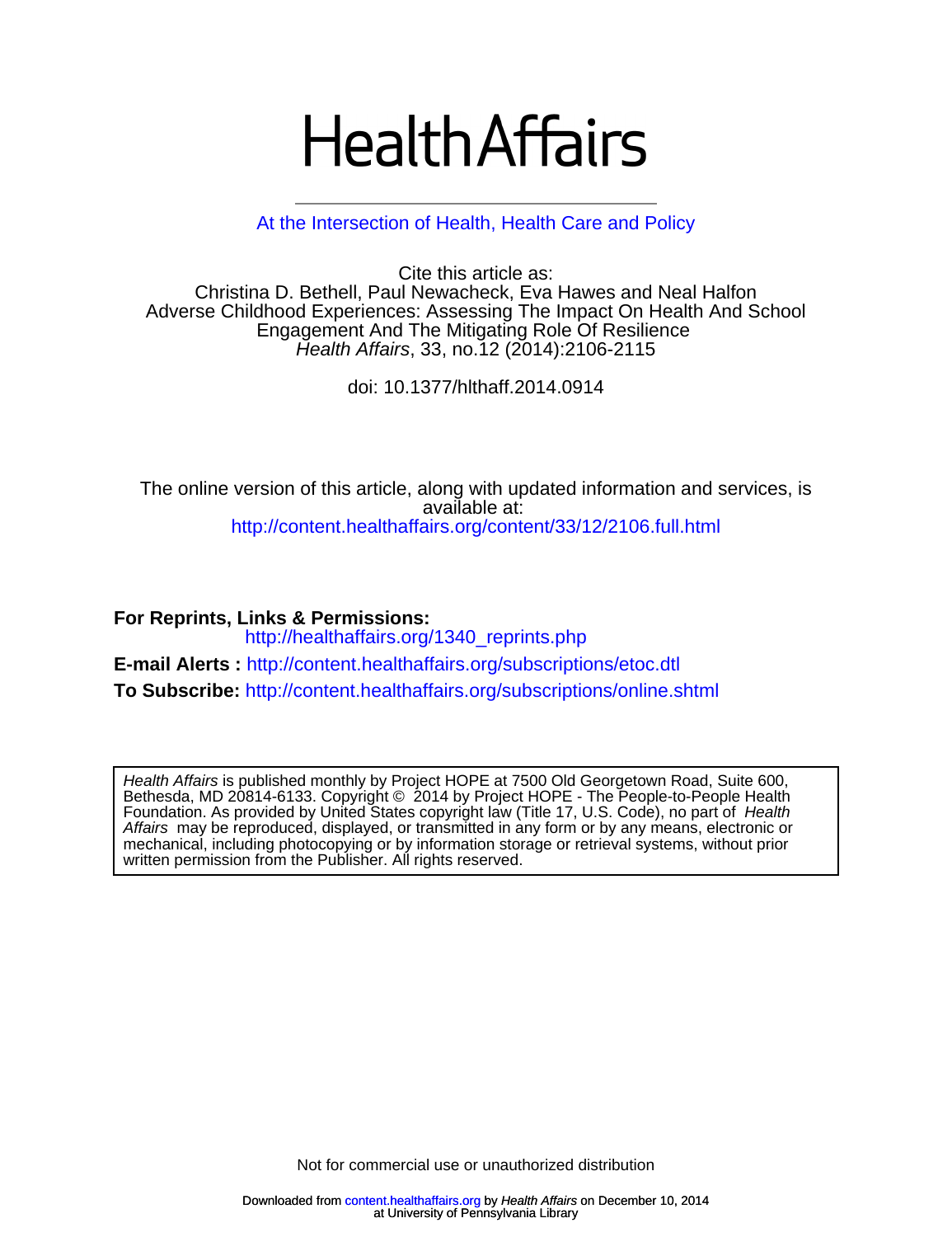By Christina D. Bethell, Paul Newacheck, Eva Hawes, and Neal Halfon

DOI: 10.1377/hlthaff.2014.0914 HEALTH AFFAIRS 33, NO. 12 (2014): 2106–<sup>2115</sup> ©2014 Project HOPE— The People-to-People Health Foundation, Inc.

#### Christina D. Bethell

(CBethell@jhu.edu) is director of the Child and Adolescent Health Measurement Initiative (CAHMI) and a professor of population, family, and reproductive health at the Johns Hopkins Bloomberg School of Public Health, in Baltimore, Maryland.

#### Paul Newacheck is a

professor at the Philip R. Lee Institute for Health Policy Studies at the University of California, San Francisco.

Eva Hawes is a research associate at CAHMI.

Neal Halfon is a professor of pediatrics at the Geffen School of Medicine; a professor of health policy and management at the Fielding School of Public Health; and a professor of public policy at the Luskin School of Public Affairs, all at the University of California, Los Angeles (UCLA), and is director of the UCLA Center for Healthier Children, Families, and Communities.

## Adverse Childhood Experiences: Assessing The Impact On Health And School Engagement And The Mitigating Role Of Resilience

ABSTRACT The ongoing longitudinal Adverse Childhood Experiences Study of adults has found significant associations between chronic conditions; quality of life and life expectancy in adulthood; and the trauma and stress associated with adverse childhood experiences, including physical or emotional abuse or neglect, deprivation, or exposure to violence. Less is known about the population-based epidemiology of adverse childhood experiences among US children. Using the 2011–12 National Survey of Children's Health, we assessed the prevalence of adverse childhood experiences and associations between them and factors affecting children's development and lifelong health. After we adjusted for confounding factors, we found lower rates of school engagement and higher rates of chronic disease among children with adverse childhood experiences. Our findings suggest that building resilience defined in the survey as "staying calm and in control when faced with a challenge," for children ages 6–17—can ameliorate the negative impact of adverse childhood experiences. We found higher rates of school engagement among children with adverse childhood experiences who demonstrated resilience, as well as higher rates of resilience among children with such experiences who received care in a family-centered medical home. We recommend a coordinated effort to fill knowledge gaps and translate existing knowledge about adverse childhood experiences and resilience into national, state, and local policies, with a focus on addressing childhood trauma in health systems as they evolve during ongoing reform.

The Affordable Care Act (ACA) and<br>
associated health system trans-<br>
formation models—including the<br>
patient-centered medical home<br>
and accountable care organizations<br>
(ACOs)—promote a model of health and health associated health system transformation models—including the patient-centered medical home and accountable care organizations care that focuses on "whole person" and "whole population" health and well-being.1,2 These reform models have emerged against the backdrop of a growing interdisciplinary consensus supported by a critical mass of social science, health services, epigenetic, neurodevelopmental, and biological research $3-14$ —that it is paramount to view health development in childhood and across life through the lens of childhood trauma and stress associated with adverse childhood experiences.<sup>2,15</sup>

Adverse childhood experiences were first assessed through the Adverse Childhood Experiences Study, a longitudinal study of adults conducted by the Centers for Disease Control and Prevention (CDC) and Kaiser Permanente.<sup>8,16</sup>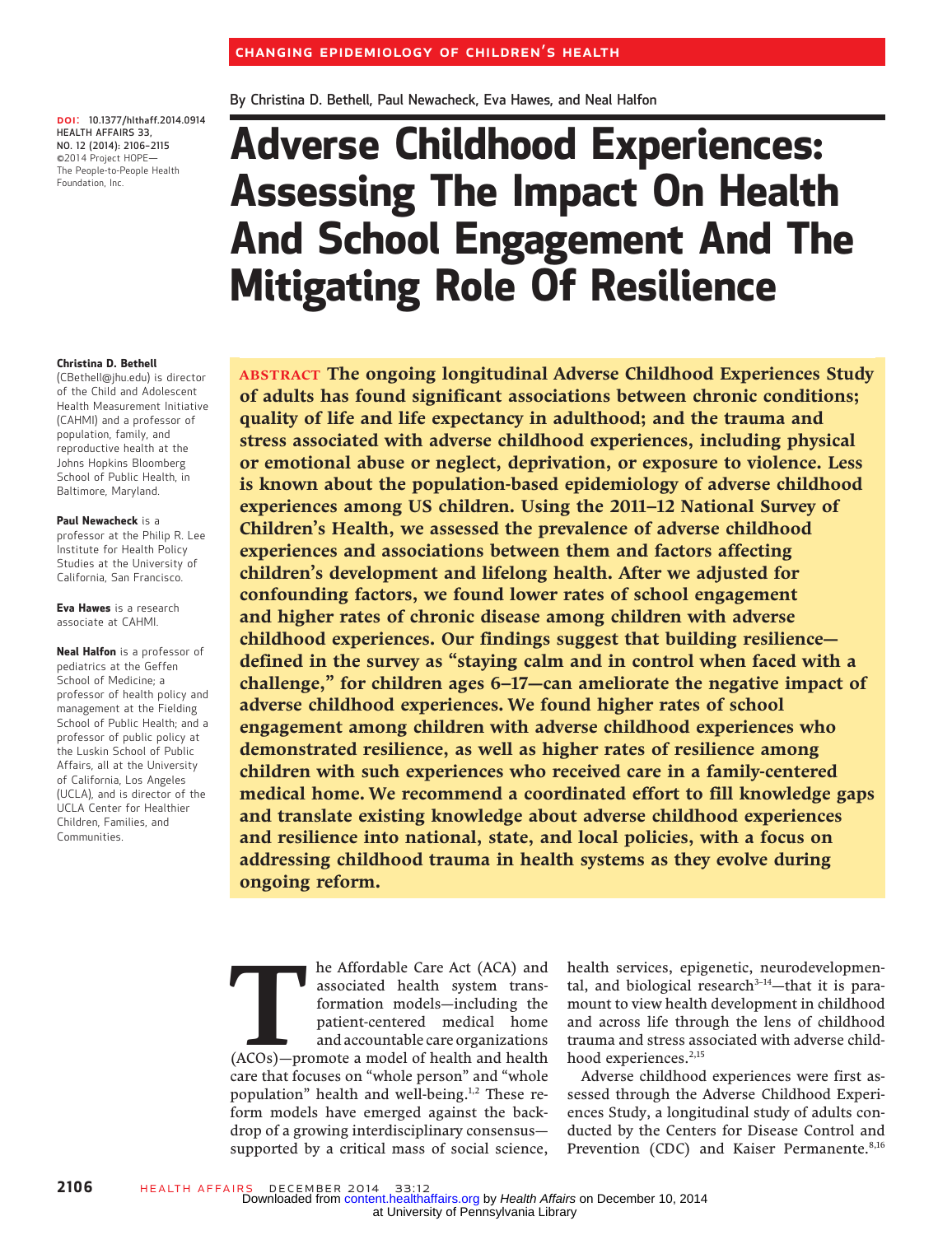These experiences include exposure to violence; emotional, physical, or sexual abuse; deprivation; neglect; family discord and divorce; parental substance abuse and mental health problems; parental death or incarceration; and social discrimination.

Studies have linked adverse childhood experiences with increased chronic disease and higher costs of care across a person's life course.17–<sup>19</sup> Such findings make addressing a history of childhood trauma relevant to the patient-centered medical home and ACO models of care. Some patient-centered medical homes and ACOs now recognize the economic and health costs of not addressing adverse childhood experiences and the opportunity to improve individual and population health using childhood trauma-informed approaches.<sup>20</sup>

The national Bright Futures guidelines, which list preventive care screenings and services that health insurance plans must cover under the ACA, further support a focus on childhood trauma.21 These guidelines, sponsored by the federal Maternal and Child Health Bureau in partnership with the American Academy of Pediatrics, include guidelines for screening for behavioral and psychosocial risks, including many adverse childhood experiences. The guidelines also promote resilience (defined in the survey as "staying calm and in control when faced with a challenge," for children ages 6–17) and the provision of care using a family-centered medical home model that seeks to identify and address the social determinants of health, such as childhood trauma.21–<sup>23</sup>

Addressing adverse childhood experiences is now among the priorities of several other federal agencies, including the Substance Abuse and Mental Health Services Administration,<sup>24</sup> the Centers for Medicaid and Medicare Services,<sup>25</sup> and the Administration on Children and Families.<sup>26</sup> State governments,<sup>20</sup> private foundations and nongovernmental organizations,<sup>27,28</sup> local health departments,<sup>29</sup> hospitals,<sup>30</sup> and primary care providers $29,31$  are also prioritizing addressing adverse childhood experiences. This is in addition to the long-standing focus on such experiences within the child welfare and educational sectors.<sup>32,33</sup>

The prevalence of adverse childhood experiences among adults is now evaluated by numerous states through their Behavioral Risk Factor Surveillance System surveys.<sup>33</sup> For children, limited data on adverse childhood experiences are available from the National Child Abuse and Neglect Data System, which counts reported cases of child abuse and neglect. According to the system's data, 12.5 percent of all US children have had a documented episode of child abuse or neglect reported by age eighteen.<sup>34</sup>

In 2013, prevalence data for all US children became available from the 2011–12 National Survey of Children's Health (NSCH), conducted under the leadership of the Maternal and Child Health Bureau.<sup>35</sup> These data include child-level information on adverse childhood experiences similar to those included in the CDC and Kaiser Permanente adult study. They are the first national and state child-level data on adverse childhood experiences.<sup>36</sup>

This study adds to previous reports based on the NSCH and other more narrow US studies on childhood trauma 30,33,37,38 by further evaluating the population-based epidemiology of adverse childhood experiences among all US children. Specifically, we evaluated associations between the experiences and childhood chronic conditions, health risks, and school success factors such as school engagement and grade repetition.

We also assessed the potential mitigating effects of resilience<sup>39</sup> and receiving care in a familycentered medical home. The identification of social determinants of health, such as adverse childhood experiences, and the promotion of resilience and other positive health capacities important to attenuating impacts of childhood trauma are core principles for the delivery of high-quality children's health care at familycentered medical homes.<sup>21,22</sup>

We hypothesized that children who had adverse childhood experiences would have worse health outcomes and more school problems, compared to children who did not have such experiences.We also hypothesized that learning and exhibiting resilience, as well as having access to a high-quality medical home, might mitigate these outcomes.

#### Study Data And Methods

POPULATION AND DATA We used data from the 2011–12 NSCH.35 The NSCH surveyed a representative sample of children ages 0–17 (95,677 children, with approximately 1,800 per state). Childlevel household surveys were conducted with parents or guardians under the leadership of the Maternal and Child Health Bureau and implemented through the National Center for Health Statistics. Data were weighted to represent the population of noninstitutionalized children ages 0–17 nationally and in each state.

The Child and Adolescent Health Measurement Initiative (CAHMI), a national initiative based in the Johns Hopkins Bloomberg School of Public Health, prepared the data files and constructed variables in collaboration with the Maternal and Child Health Bureau and the National Center for Health Statistics. This work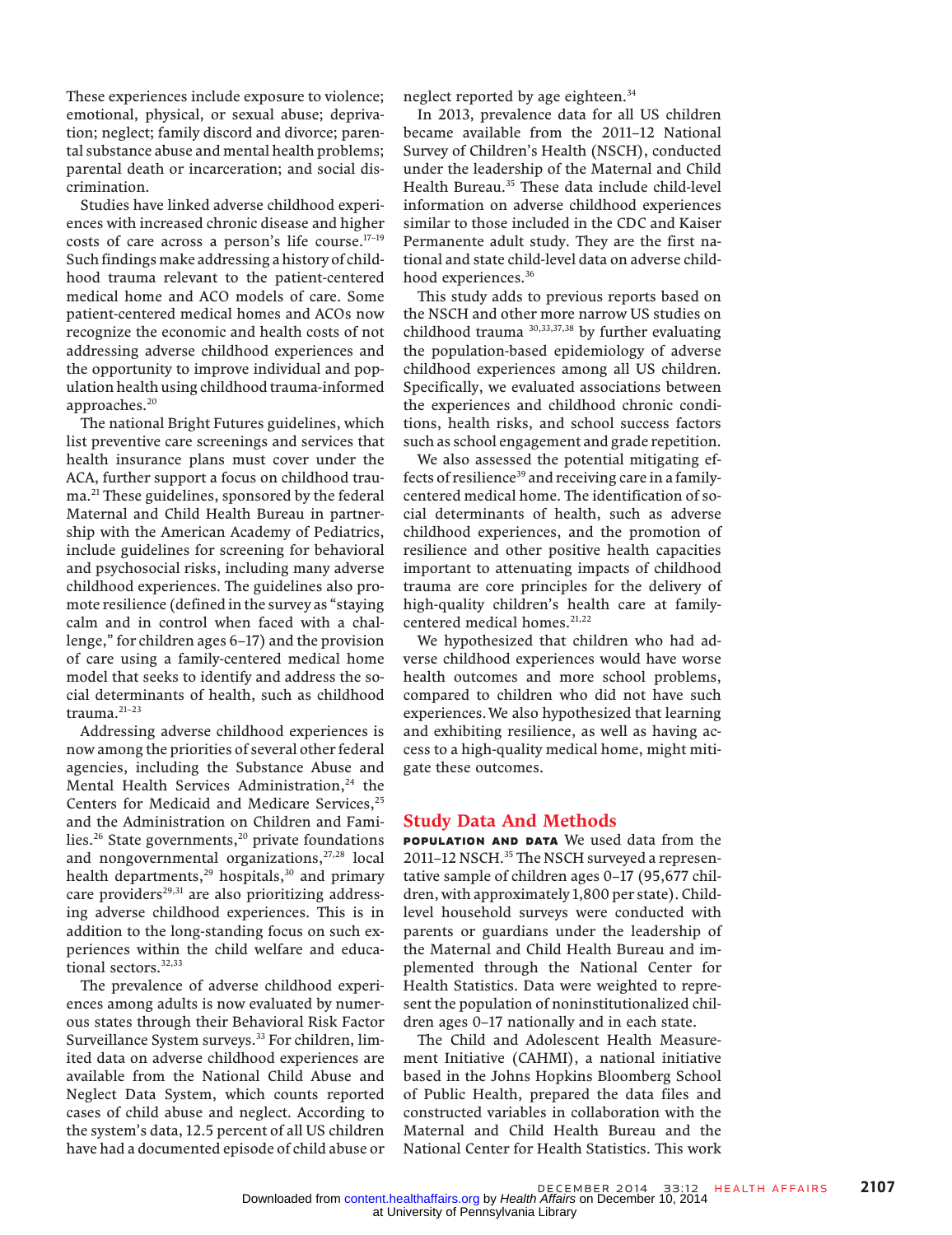was performed by the National Maternal and Child Health Data Resource Center, which is led by CAHMI.<sup>39</sup>

Key Measures The 2011–12 NSCH list of adverse childhood experiences is based on that used in the adult study, with modifications overseen by a technical expert panel and evaluated through standard survey item testing through the National Center for Health Statistics.<sup>40</sup> The NSCH included nine adverse childhood experiences deemed valid for reporting by parents and guardians, which are listed in online Appendix Exhibit A4.41

To evaluate key associations, variables were constructed to assess whether a child had special health care needs; experienced specific types of chronic conditions such as asthma, attention deficit hyperactivity disorder (ADHD), and obesity; demonstrated aspects of resilience (as noted above, defined in the survey as "staying calm and in control when faced with a challenge," for children ages 6–17); was engaged in school; had repeated a grade in school; and received care in a family-centered medical home, as measured in the NSCH.42 The prevalence of these positive and negative health factors according to the number of respondents' adverse childhood experiences is reported in the online Appendix.<sup>41</sup> Because of their relevance to child health, aspects of parental health and family and community factors were also evaluated (for a list, see the Appendix). $41$ 

All items on the NSCH were developed under the direction of two technical expert working groups. The items were finalized after repeated rounds of cognitive testing as well as best practice language translation and pilot testing through the National Center for Health Statistics. All variables used in this study have been documented previously, and their properties and coding are presented in publicly available NSCH variable codebooks.39

Analytic Methods National and state-level prevalence on all of the nine adverse childhood experiences that we assessed were calculated across the range of child subgroups and health-related variables. We used multivariate and multilevel regression models to examine associations among adverse childhood experiences; child and family demographic characteristics; health and school factors; child resilience; and other parental health, family, and community factors. We also examined whether or not children had a primary care medical home, using a robust, multidomain, and widely used measure of medical home that reflects the definition of medical home set forth by the American Academy of Pediatrics and endorsed by the National Quality Forum.<sup>42</sup>

## Addressing a history of childhood trauma is relevant to the patient-centered medical home and ACO models of care.

Nested t-tests compared state and national differences in the prevalence of adverse childhood experiences. A multilevel logistic regression model was fitted to examine the association between individual child, family, and health care characteristics and the prevalence of adverse childhood experiences. The model allowed for variations across states in these associations and, after accounting for the individual childlevel demographic and health factors included as level 1 independent variables (age, sex, race/ ethnicity, household income, and special health care needs status), assessed the state variation in the prevalence of the experiences that remained.<sup>43</sup> For additional details on the methods, see Appendix Exhibit A3.<sup>41</sup>

Logistic regression models were run to calculate adjusted odds ratios that indicated whether certain subgroups of children were more or less likely to have adverse childhood experiences and whether or not the experiences predicted the likelihood that children would have the chronic conditions, risks, resilience, school success, and other factors evaluated in our study. All models controlled for child-level characteristics. These were the child's age, sex, race/ethnicity, and household income and whether the child qualified as a child with special health care needs, using the CSHCN Screener,<sup>37</sup> or had been evaluated as having a chronic condition requiring an above-average type or amount of services.

We used SPSS, version 19. Unless otherwise noted, all adjusted odds ratios that we report were significant based on their 95 percent confidence intervals.

Limitations A primary limitation of this study is the cross-sectional nature of the NSCH. Unfortunately, the United States does not have a longitudinal population-based study that includes information on adverse childhood experiences. Such data are needed to document the experiences' causal effects on the development of health problems and the mitigating effects of protective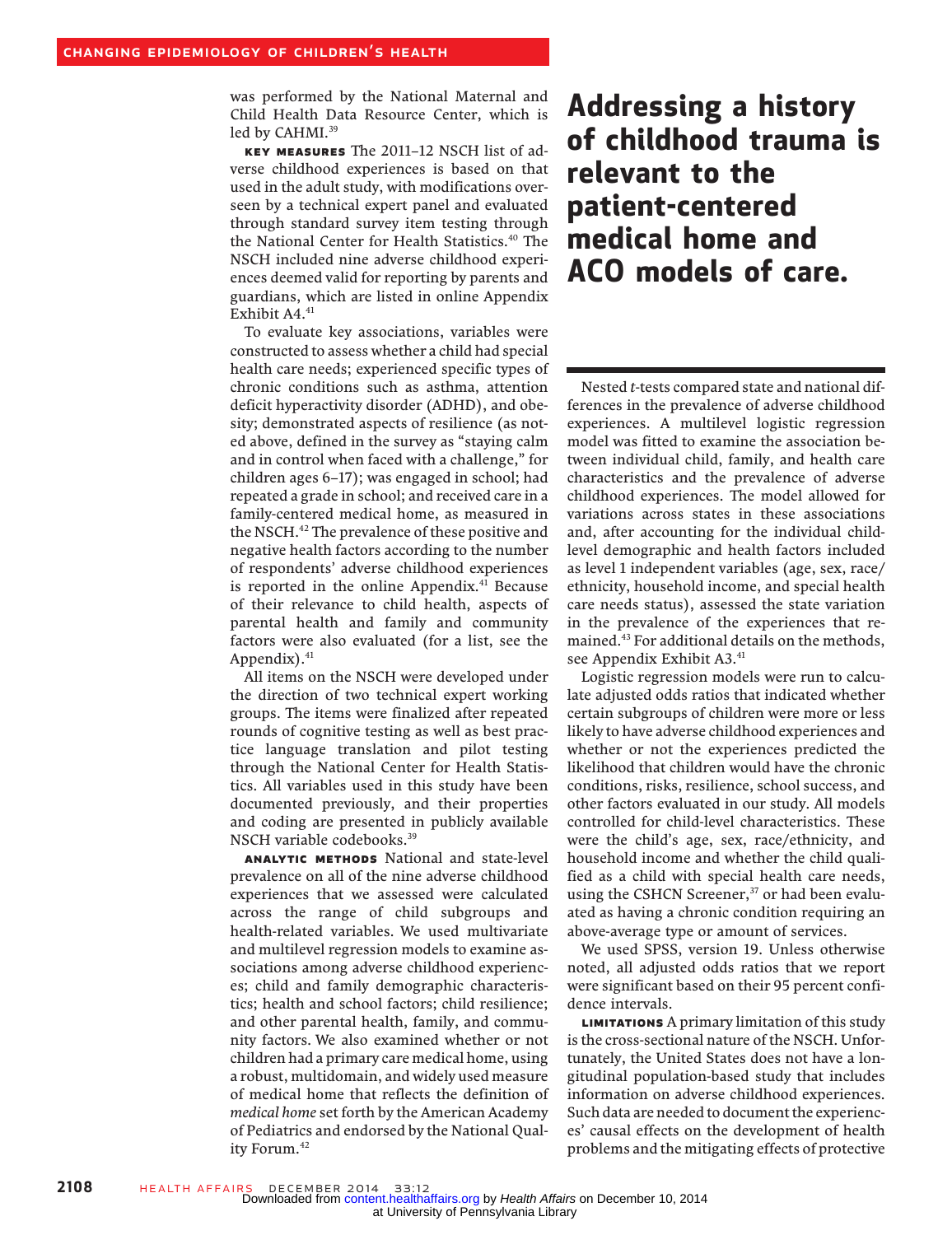factors, such as resilience or having a highquality medical home. In the absence of a national longitudinal study that includes such data, follow-back surveys among cohorts of children included in the 2011–12 NSCH hold promise.

#### Study Results

Prevalence Of Adverse Childhood Experi-**ENCES** As previously reported,  $30,33,37,38$  48 percent of US children have had at least one of the nine key adverse childhood experiences evaluated in the NSCH. This translates into an estimated 34,825,978 children nationwide. Older children and those living in homes with lower household incomes are more likely to have had one or more of the nine experiences, as shown in Appendix Exhibit A1.<sup>41</sup>

Nationwide, 22.6 percent of children ages 0– 17 have had two or more of the nine adverse childhood experiences evaluated in the NSCH, with a nearly twofold difference in prevalence across states (Exhibits 1 and 2). Among US youth ages 12–17, 30.5 percent have had two or more of the experiences, ranging from a low of 23.0 percent in New Jersey to a high of 44.4 percent in Arizona (data not shown). Eighteen states had significantly higher prevalence rates of adverse childhood experiences than the national rate, which was 47.9 percent (Exhibit 1).

Across-state variations in the prevalence of children with one or more adverse childhood experiences remained significant after we adjusted for child-level characteristics using multilevel modeling. In fact, child-level characteristics explained only 33 percent of cross-state variation in the prevalence of adverse childhood experiences. The random effects median odds ratio of 1.21 (interclass correlation coefficient: 0.012) was significant, after individual-level child demographic characteristics and status as a child with special health care needs were adjusted for.

Associations With Child Health Conditions And Risks As was expected based on previous research,<sup>8,9</sup> if children had existing chronic conditions and health risks, they were more likely to have had adverse childhood experiences (Exhibit 3). Conversely, children who had had such experiences were more likely than those who had not to have each of the health condi-

#### Exhibit 1





source Authors' analysis of data from the 2011-12 National Survey of Children's Health. Notes The map shows prevalence in each state compared to the US average. In the key, lower indicates better performance. Nationwide, 22.6 percent of children experienced two or more of the nine adverse childhood experiences. The state with the lowest percentage of such children (16.3 percent) was New Jersey; the state with the highest percentage (32.9 percent) was Oklahoma. Statistical significance indicates  $p < 0.05$ .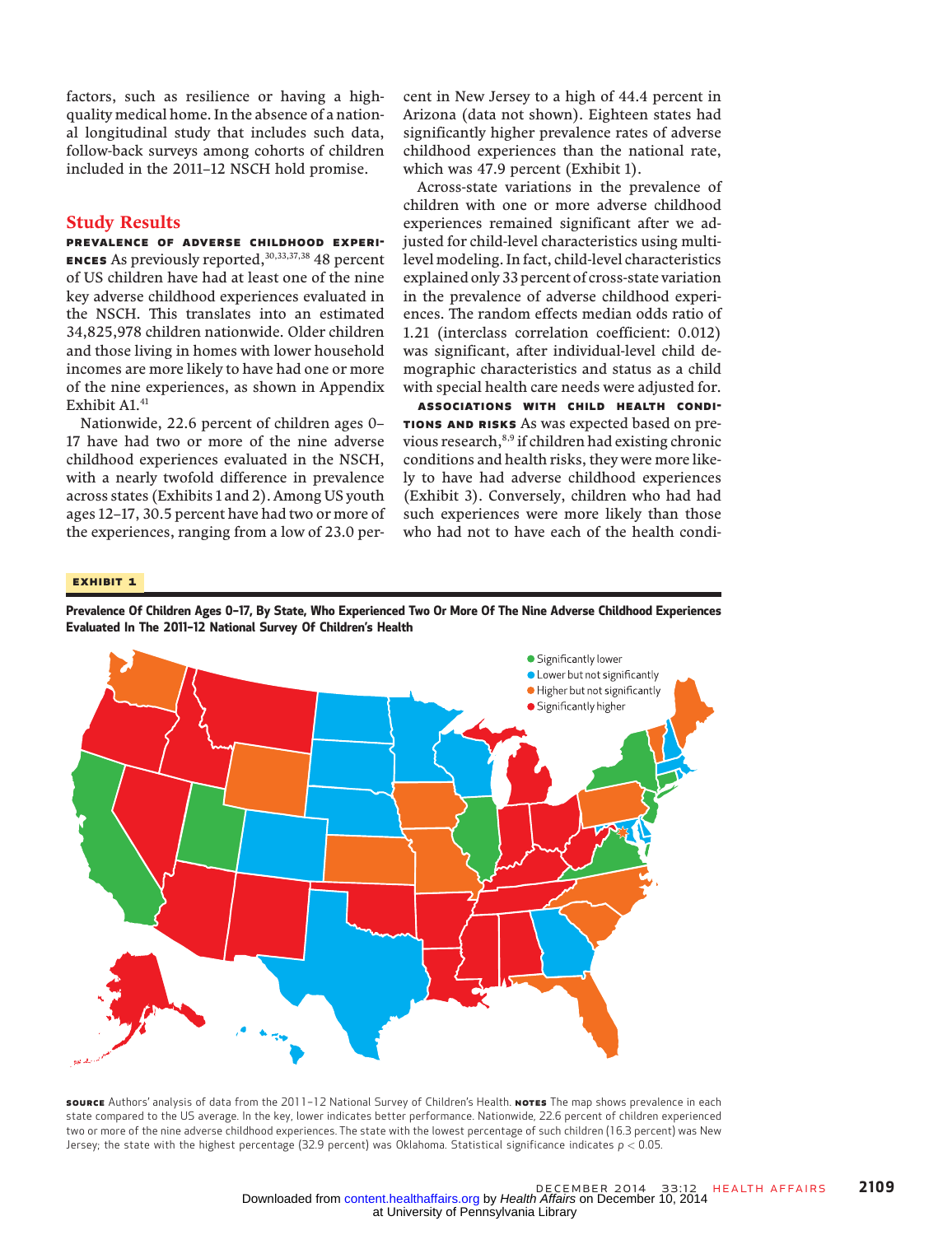#### Exhibit 2

Prevalence Of Nine Adverse Childhood Experiences (ACEs) Among US Children Ages 0–17, By Selected Characteristics, 2011–<sup>12</sup>

|                                                                                                   |                                                             |                                                                                                                       | <b>Characteristic<sup>a</sup></b>                                                                                  |                                                                                              |                                                                                                      |                                                                                               |                                                                                                        |  |
|---------------------------------------------------------------------------------------------------|-------------------------------------------------------------|-----------------------------------------------------------------------------------------------------------------------|--------------------------------------------------------------------------------------------------------------------|----------------------------------------------------------------------------------------------|------------------------------------------------------------------------------------------------------|-----------------------------------------------------------------------------------------------|--------------------------------------------------------------------------------------------------------|--|
| <b>ACEs</b><br>No ACE reported<br>At least 1 ACE reported<br>2 or more ACEs reported <sup>d</sup> | <b>National</b><br>preva-<br>lence<br>52.1%<br>47.9<br>22.6 | Prevalence range<br>across states<br>42.5% (AZ)-59.4% (CT)<br>40.6 (CT)-57.5 (AZ) <sup>c</sup><br>16.3 (NJ)-32.9 (OK) | <b>Child has</b><br>chronic<br>condition<br>and special<br>need<br>14.6% (0.44)<br>20.3(0.63)<br>31.6 <sup>e</sup> | <b>Child shows</b><br><b>resilience</b> b<br>71.7% (1.62)<br>62.9(1.25)<br>$54.6^\mathrm{e}$ | <b>Child</b><br>repeated<br>a grade <sup>b</sup><br>$5.6\%$ (0.59)<br>9.1(0.75)<br>15.0 <sup>e</sup> | Child has a<br>high-quality<br>medical<br>home<br>61.4% (1.43)<br>50.4 (1.17)<br>$43.5^\circ$ | Mother's<br>health is<br>excellent or<br>very good<br>68.3% (2.52)<br>48.6 (1.47)<br>35.8 <sup>e</sup> |  |
| <b>Individual ACEs</b>                                                                            |                                                             |                                                                                                                       |                                                                                                                    |                                                                                              |                                                                                                      |                                                                                               |                                                                                                        |  |
| Experienced extreme<br>economic hardship<br>Parents divorced or                                   | 25.7                                                        | 20.1 (MD)-34.3 (AZ)                                                                                                   | 26.0                                                                                                               | 54.6                                                                                         | 14.1                                                                                                 | 41.5                                                                                          | 36.6                                                                                                   |  |
| separated<br>Lived with someone<br>with an alcohol or                                             | 20.1                                                        | 15.2 (DC)-29.5 (OK)                                                                                                   | 28.8                                                                                                               | 59.1                                                                                         | 12.5                                                                                                 | 50.8                                                                                          | 46.5                                                                                                   |  |
| drug problem<br>Witnessed or was victim<br>of neighborhood                                        | 10.7                                                        | 6.4 (NY)-18.5 (MT)                                                                                                    | 31.7                                                                                                               | 55.1                                                                                         | 14.7                                                                                                 | 45.8                                                                                          | 38.4                                                                                                   |  |
| violence<br>Lived with someone<br>who was mentally ill                                            | 8.6                                                         | $5.2$ (NJ)-16.6 (DC)                                                                                                  | 37.1                                                                                                               | 50.5                                                                                         | 18.5                                                                                                 | 38.4                                                                                          | 32.8                                                                                                   |  |
| or suicidal<br>Witnessed domestic                                                                 | 8.6                                                         | $5.4$ (CA)-14.1 (MT)                                                                                                  | 37.6 <sup>f</sup>                                                                                                  | 54.6                                                                                         | 13.2                                                                                                 | 48.6                                                                                          | 31.6 <sup>f</sup>                                                                                      |  |
| violence<br>Parent served time                                                                    | 7.3                                                         | $5.0$ (CT)-11.1 (OK)                                                                                                  | 34.0                                                                                                               | 50.5 <sup>f</sup>                                                                            | 17.9                                                                                                 | 41.8                                                                                          | 33.2                                                                                                   |  |
| in jail<br>Treated or judged<br>unfairly due to race/                                             | 6.9                                                         | 3.2 (NJ)-13.2 (KY)                                                                                                    | 33.5                                                                                                               | 51.5                                                                                         | 19.5 <sup>f</sup>                                                                                    | 42.2                                                                                          | 37.7                                                                                                   |  |
| ethnicity<br>Death of parent                                                                      | 4.1<br>3.1                                                  | $1.8$ (VT)-6.5 (AZ)<br>$1.4$ (CT)-7.1 (DC)                                                                            | 30.1<br>30.0                                                                                                       | 56.1<br>53.9                                                                                 | 9.8<br>18.0                                                                                          | 37.8 <sup>f</sup><br>43.5                                                                     | 41.6<br>39.7                                                                                           |  |

source Authors' analysis of data from the 2011-12 National Survey of Children's Health (NSCH). Nores Resilience is defined in the NSCH as "staying calm and in control when faced with a challenge." Adjusted odds ratios (adjusted for age, sex, household income, and race/ethnicity and special health care needs status) are from logistic when raced with a challenge. Adjusted odds ratios (adjusted for age, sex, household income, and race/ethnicity and special health care needs status) are from logistic<br>regression. All are significant based on their 95 perce remains (ICC: 0.012; median odds ratio: 1.21), after adjustment for child-level characteristics across states using multilevel modeling. <sup>d</sup> The distribution of ACEs among children ages 0–17 is as follows: 0: 52.1 percent; 1: 25.3 percent; 2: 10.6 percent; 3–4: 8.60 percent; 5 or more: 3.40 percent. <sup>e</sup> Reference category. <sup>f</sup> ACE for which the health risk was highest or protective factor was lowest.

> tions and risks evaluated. Children who had had two or more of the nine adverse childhood experiences evaluated were also more likely than those who had only one such experience to have each of the health problems evaluated. This mirrored the dose-response effect of adverse childhood experiences observed in the CDC's adultfocused longitudinal study of the experiences.6

> For example, children with two or more of the adverse childhood experiences examined were significantly more likely to qualify as children with special health care needs, compared to children with none of the experiences (31.6 percent versus 14.6 percent; Exhibit 3). Children without adverse childhood experiences had 0.44 lower odds of qualifying as having special health care needs, compared to children with two or more adverse childhood experiences.

> Associations With Child Resilience And Family And Neighborhood Factors Children

with adverse childhood experiences were less likely than those without such experiences to demonstrate resilience, live in a protective home environment, and have mothers who were healthy and parents who were not unusually aggravated with them (Exhibit 2 and Appendix Exhibit A2). $41$  They were also less likely to live in safe and supportive neighborhoods. A notable dose-response effect existed in nearly all cases: Children with only one adverse childhood experience versus two or more were more likely to have positive health factors and less likely to have negative health factors.

It is important to note that many children who have positive health factors have also had adverse childhood experiences. For example, 33.1 percent of children who had a protective home environment nonetheless had had adverse childhood experiences (data not shown). Similarly, 48.4 percent of children who demonstrated

at University of Pennsylvania Library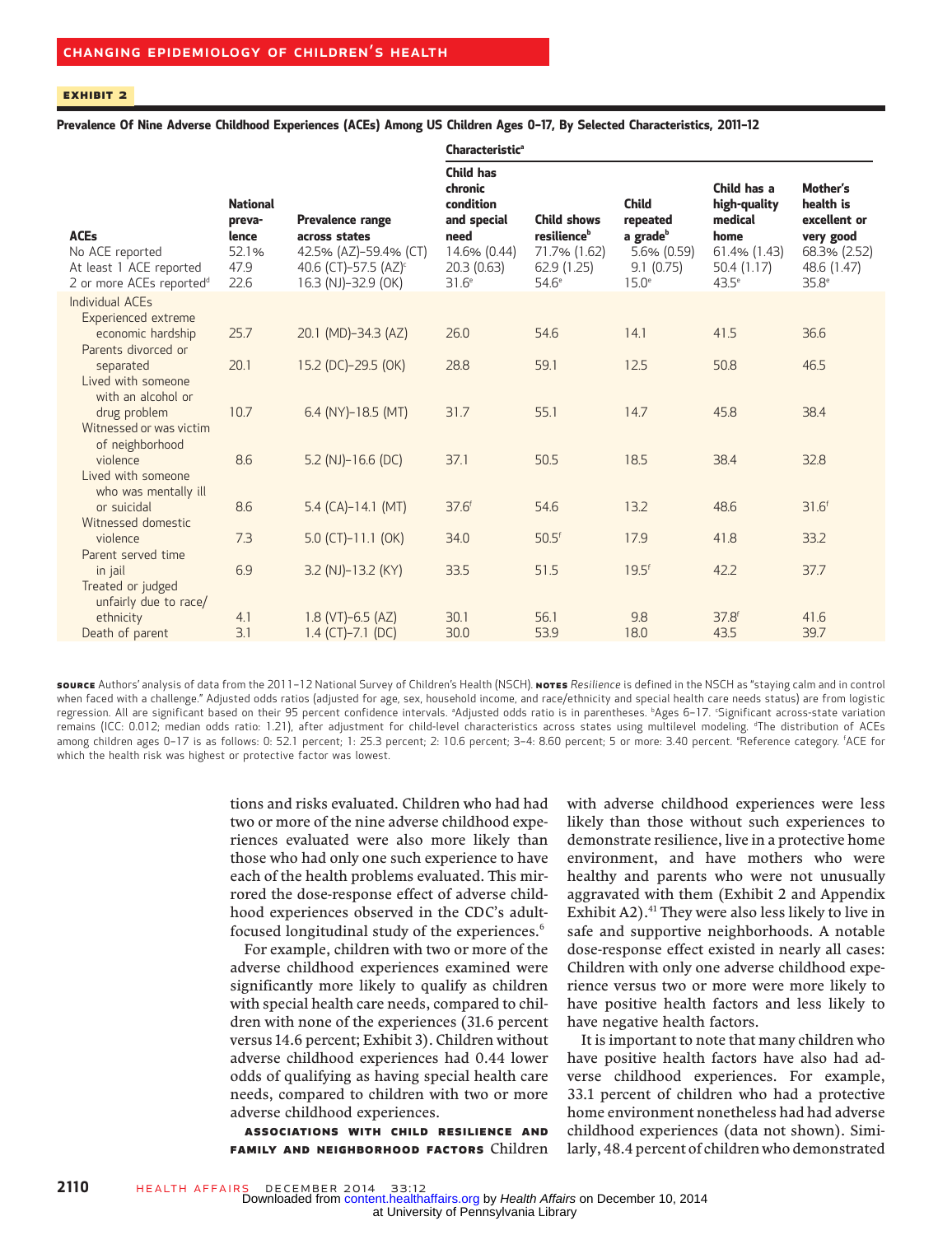Prevalence Of Adverse Childhood Experiences (ACEs) Among Children Age 0–17, By Eleven Child Health And Health Risk Factors, And Prevalence Of Health And Risk Factors, By Number Of ACEs, 2011–<sup>12</sup>

|                                                                                                            |                            |                        |                      | Prevalence of health problems and risks |                                        |                    |                                        |                                                            |
|------------------------------------------------------------------------------------------------------------|----------------------------|------------------------|----------------------|-----------------------------------------|----------------------------------------|--------------------|----------------------------------------|------------------------------------------------------------|
|                                                                                                            | <b>Study</b><br>population | Prevalence of ACEs (%) |                      | 0 ACEs                                  |                                        | 1 ACE              |                                        | 2 or more                                                  |
| <b>Category of children</b>                                                                                | (%)                        | 1 ACE                  | 2 or more ACEs       | Percent                                 | <b>AOR</b>                             | <b>Percent</b>     | <b>AOR</b>                             | <b>ACEs</b>                                                |
| All                                                                                                        | 100.0                      | 25.3                   | 22.6                 | 52.1                                    | $-$ <sup>a</sup>                       | 25.3               | $-$ <sup>a</sup>                       | 21.6                                                       |
| In fair or poor overall health<br>With special health care needs<br>With special health care needs and EBD | 3.2<br>19.8<br>7.2         | 31.8<br>25.9<br>23.7   | 39.3<br>36.0<br>51.9 | 1.7<br>14.6<br>3.4                      | $0.75^{\rm b}$<br>0.44<br>$0.35^{b}$   | 3.9<br>20.3<br>6.8 | 1.05<br>0.63<br>0.52 <sup>b</sup>      | 5.5 <sup>c</sup><br>31.6 <sup>c</sup><br>16.6 <sup>c</sup> |
| At high or moderate risk for developmental,<br>behavioral, or social delays<br>With asthma                 | 26.2<br>8.8                | 26.9<br>27.3           | 18.8<br>33.4         | 22.5<br>6.7                             | 0.68 <sup>b</sup><br>0.63 <sup>b</sup> | 29.1<br>9.5        | 0.76 <sup>b</sup><br>0.79 <sup>b</sup> | 37.4 <sup>c</sup><br>13.1 <sup>c</sup>                     |
| With ADHD<br>With autism spectrum disorder                                                                 | 7.9<br>1.8                 | 24.8<br>27.1           | 45.2<br>34.4         | 4.8<br>1.4                              | 0.37 <sup>b</sup><br>$0.55^{\rm b}$    | 7.7<br>1.9         | 0.57 <sup>b</sup><br>0.77 <sup>b</sup> | 14.6 <sup>c</sup><br>2.5 <sup>c</sup>                      |
| Who are overweight or obese<br>With a behavior problem                                                     | 31.3<br>3.2                | 25.5<br>23.6           | 37.1<br>61.4         | 26.5<br>1.0                             | 0.79 <sup>b</sup><br>0.26 <sup>b</sup> | 31.5<br>3.0        | $0.85^{\rm b}$<br>0.56 <sup>b</sup>    | 38.6 <sup>c</sup><br>8.0 <sup>c</sup>                      |
| Who bully <sup>d</sup>                                                                                     | 2.2                        | 23.0                   | 55.4                 | 1.0                                     | 0.44 <sup>b</sup>                      | 1.9                | 0.60 <sup>b</sup>                      | 4.4 <sup>c</sup>                                           |

sounce Authors' analysis of data from the 2011-12 National Survey of Children's Health. Notes AOR is adjusted odds ratio (adjusted for age, sex, household income, and race/ethnicity). EBD is emotional, behavioral, or developmental problems. ADHD is attention deficit hyperactivity disorder. ®Not applicable. ®Significant across-state variation remains (p < 0.05), after adjustment for child-level characteristics across states using multilevel modeling. 'Reference category. 'Usually or always bullies or is cruel to others.

resilience had had adverse childhood experiences, as had 49.2 percent of children who were usually or always engaged in school.

Associations With School Success Factors Children with two or more adverse childhood experiences were 2.67 times more likely to repeat a grade in school, compared to children without any of the experiences. This effect remained after we adjusted for children's demographic characteristics and health status factors (Exhibit 2). Similarly, children without adverse childhood experiences had 2.59 greater odds of usually or always being engaged in school, compared with their peers who had had two or more of the experiences (Appendix Exhibit A2). $41$ 

Resilience mitigated the impact of adverse childhood experiences on grade repetition and school engagement. Among children with special health care needs who had had two or more of the experiences, those who had learned and showed aspects of resilience were 1.55 times more likely to be engaged in school and nearly half as likely to have repeated a grade in school, compared to those not exhibiting resilience (Exhibit 4).

Associations With Receiving Care In A Family-Centered Medical Home Children with two or more adverse childhood experiences were 1.41 times less likely than those who did not have any to have parents who reported that their child received health care that met "family-centered medical home" criteria (43.5 percent versus 61.4 percent; Exhibit 2). These criteria include being family centered, having providers who

know the child and child's health history well, receiving needed help coordinating the child's care, and ensuring that the child receives needed referrals for services outside of his or her primary provider setting. The effect of having a familycentered medical home remained after confounding factors such as household income

#### Exhibit 4

Prevalence Of School Success Factors Among Children With Special Health Care Needs Who Had Two Or More Adverse Childhood Experiences, By Resilience, 2011–<sup>12</sup>



source Authors' analysis of data from the 2011-12 National Survey of Children's Health (NCSH). NOTES Resilience is defined in the NSCH as "staying calm and in control when faced with a challenge." All differences are significant ( $p < 0.05$ ). For missing more than two weeks of school in the past year, the adjusted odds ratio (AOR; adjusted for age, sex, household income, and race/ethnicity) was 1.24  $(p = 0.02)$ . For repeating a grade, the AOR was 1.66  $(p < 0.001)$ . For being engaged in school, it was 0.26 ( $p < 0.001$ ).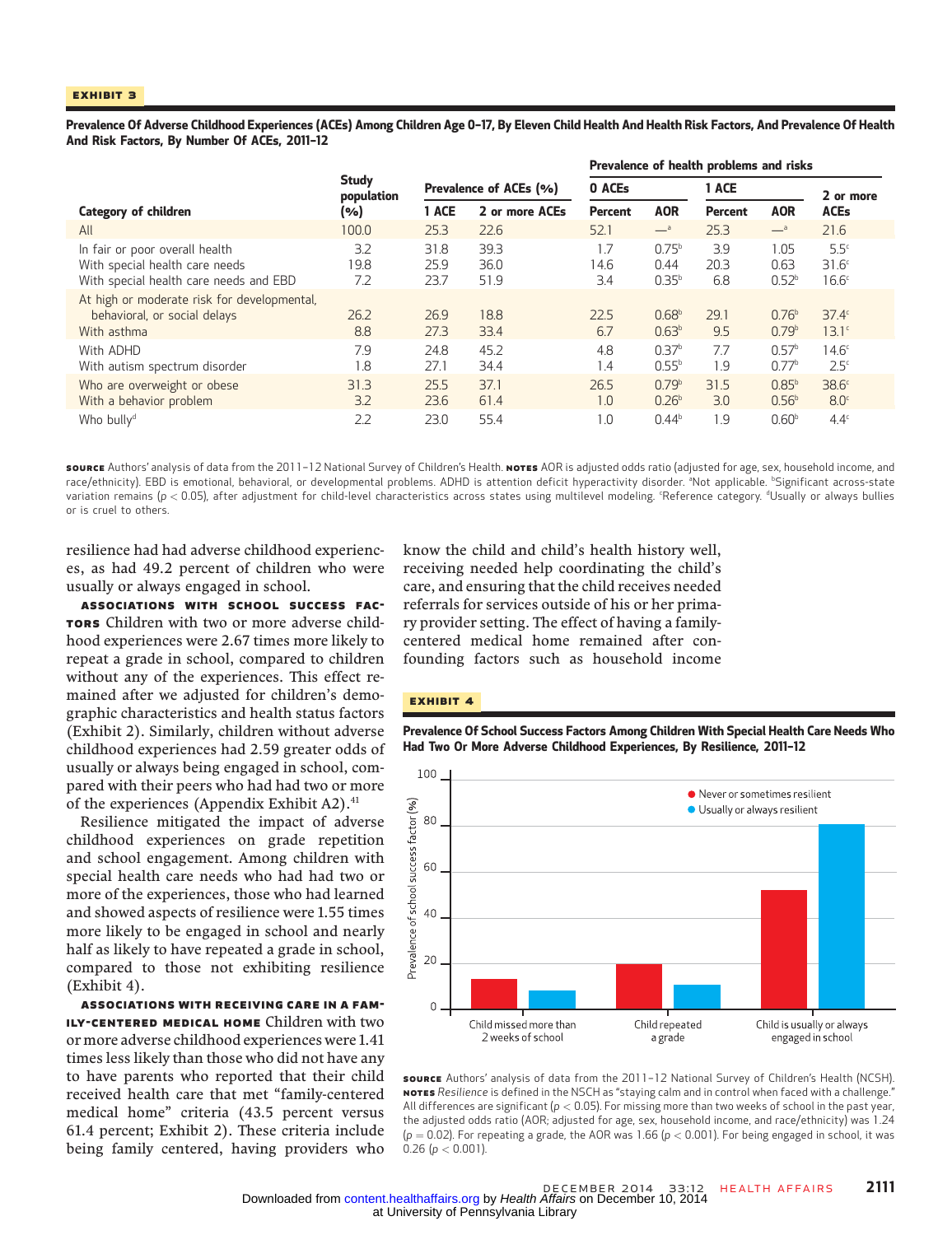and the race/ethnicity or health status of the child were adjusted for (Appendix Exhibit A3).<sup>41</sup>

When we looked at specific components of a medical home, we found that children with two or more adverse childhood experiences were 1.90 times more likely than those without any to have problems getting needed referrals and 1.73 times more likely to experience problems getting needed care coordination. These results also remained significant after child demographic characteristics and health status factors were adjusted for (Appendix Exhibit A2).<sup>41</sup>

Anticipated improvements in health have, in part, motivated the national movement to establish patient-centered medical home models of care. In this study we observed such positive effects. Importantly—considering our findings that linked resilience to greater school engagement for children with adverse childhood experiences—we found that when children who had had such experiences did not have health care that met family-centered medical home criteria, they were also less likely to exhibit key aspects of resilience. Specifically, among children with one or more adverse childhood experiences, those who did not have a family-centered medical home were significantly less likely than those who did to exhibit resilience (adjusted odds ratio: 0.69; data not shown).

Moreover, after we adjusted for confounding factors, we found that children who had had adverse childhood experiences and who received health care that met family-centered medical home criteria had 0.52 lower odds of having parents who reported that they were usually or always aggravated with their child (data not shown).

#### Discussion

Similar to the results of localized studies with less representative data,<sup>13,19</sup> findings from this national representative sample of all US children confirm a high prevalence of adverse childhood experiences, significant relationships between them and both positive and negative health factors, and the fact that the impact of adverse childhood experiences begins early in childhood. Even with the use of the small set of items related to adverse childhood experiences in the NSCH, which do not include information about the severity, frequency, scope, and specific impact of the experiences on children, associations between the experiences and health are readily apparent in childhood—which is when the health system has ample opportunity to intervene and prevent the long-term medical complications described in the adult-focused Adverse Childhood Experiences Study.

## Our findings confirm the fact that the impact of adverse childhood experiences begins early in childhood.

Our findings demonstrate the need for further research and exploration of hypotheses regarding the potential causal role that exposure to adverse childhood experiences may play in the development or exacerbation of certain childhood diseases, such as asthma, ADHD, and obesity, as well as in the risk for developmental, behavioral, and social delays during childhood. Our findings also demonstrate the need for continued research on how to optimize the effectiveness of the family-centered medical home model to address social determinants of health, such as adverse childhood experiences.

The findings are consistent with conclusions from previous studies about mediating the impact of adverse childhood experiences through mechanisms such as parental coping and wellbeing and the promotion of both child resilience and safe, stable, and nurturing environments in the home, school, and community.<sup>12,20,28,37,39,42</sup> Neuroscience suggests that mediating the impact of adverse childhood experiences involves not only education and emotional and practical support, but also the introduction and application of neurological repair methods, such as mindfulness training.<sup>44</sup> Such methods are being implemented in numerous school settings across the country.<sup>25</sup> Given the high prevalence of adverse childhood experiences among both adults and children in the United States and the potentially cross-cutting benefits of promoting resilience for all people, a population-based, public health approach to understanding adverse childhood experiences and promoting resilience and neurological repair after trauma should be considered, in addition to high-riskgroup interventions.

It is essential that the United States continue to collect population-based data on adverse childhood experiences and resilience. It should also enrich these data by combining longitudinal cohorts of children that will further elucidate causality and the multidimensional dynamics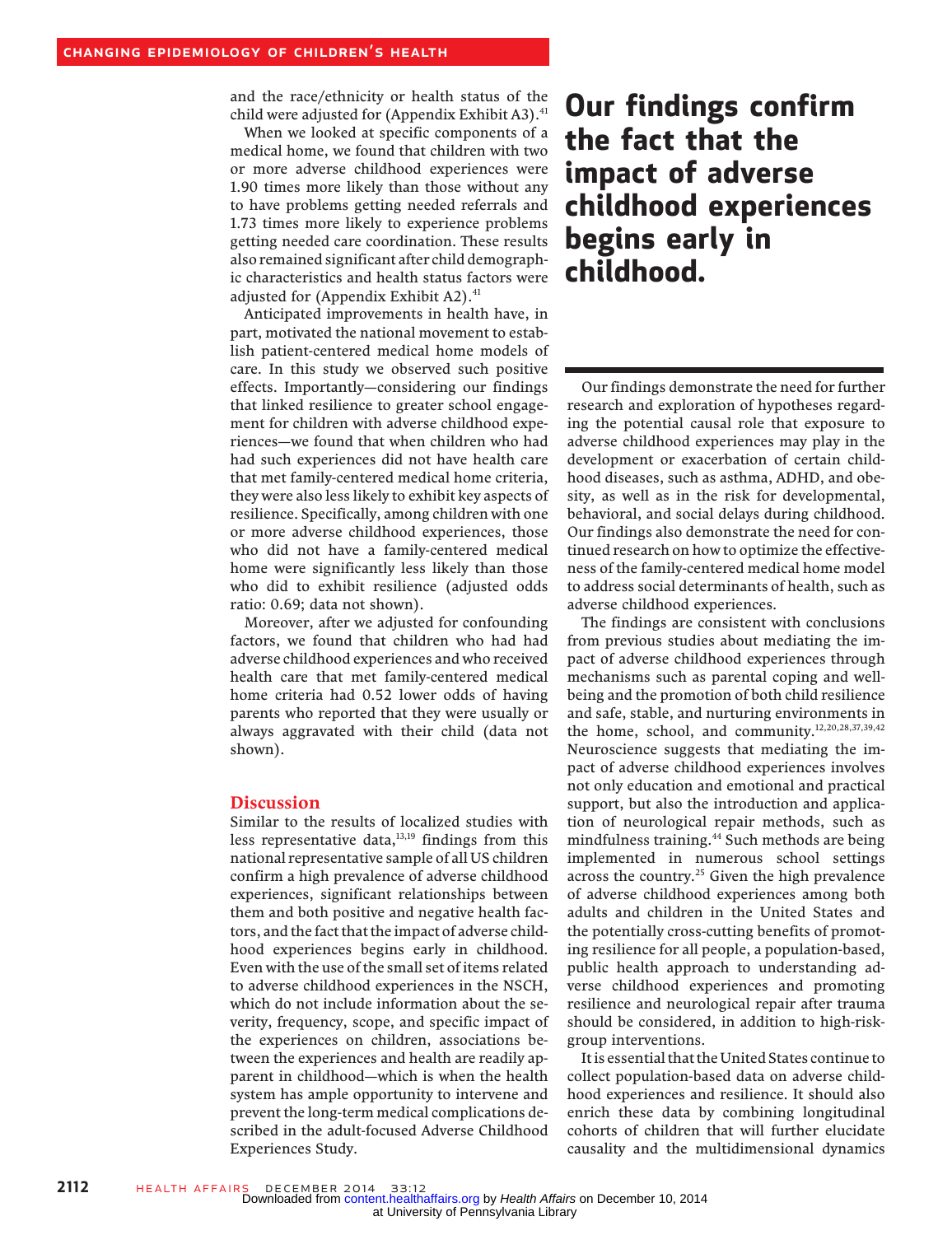## Paying special attention to children at risk of adverse childhood experiences may yield both immediate and longterm benefits.

associated with the occurrence and impact of adverse childhood experiences and the role of mitigating factors, including resilience, and the promotion of such protective factors as the family-centered medical home. Qualitative studies that examine cases in which adverse childhood experiences are prevalent but hypothesized negative outcomes are not observed may also be beneficial in developing understanding of and methods to prevent negative impacts of adverse childhood experiences across life.

We conclude that there is sufficient evidence on the prevalence and cross-cutting impact of adverse childhood experiences—as well as on promising ways to prevent or ameliorate the negative impact of childhood trauma—to support a coordinated, collective effort to rapidly advance needed new research on assessing and addressing adverse childhood experiences and to synthesize and translate existing research into concrete national, state, and local policies and practices. In keeping with the call by Clyde Hertzman for an "era of experimentation,"<sup>5(p128)</sup> we recommend the formulation of a collaboratively endorsed research and policy agenda designed to be enduring, so that priorities and lessons learned are updated and integrated over time.

Integrating information about adverse childhood experiences and resilience into the delivery and real-time evaluation of health services may require routinely including patient-reported information on adverse childhood experiences and relevant health assets such as resilience in electronic medical records.<sup>45</sup> This would allow for the integration of information reported by patients, parents, and children with clinical diagnostic and treatment information. Such integration would reveal important opportunities for promoting health and clarify the impact of approaches to address adverse childhood experiences on overall health outcomes and healthy development.

It is important to note that screening children and parents for adverse childhood experiences across a population and in clinical practice would require further research to demonstrate its unique value in contrast to existing standard screening practices. It will also be important to further develop and evaluate information on the impact of responses to adverse childhood experiences to promote health and ameliorate hypothesized negative and lifelong effects.

Screening practices that are based not on specific adverse events (such as violence) but on evidence of any type of past or existing traumatic event and the presence of toxic or chronic stress—regardless of the specific adverse event experienced—could be useful. In other words, the screening practices would be based on consequences instead of events. Because of the large number of potentially relevant adverse childhood experiences that could be included in a screening tool, and the anticipated variations of impact across developmental age groups of children, such practices may be relevant when the goals for screening are to identify children experiencing toxic or chronic stress and to target efforts to promote resilience and health. When the goal is the specific identification of events, many events are best verified using other validated screening methods. The CSHCN Screener uses a consequence-based method and could be a model for screening for adverse childhood experiences.<sup>46</sup>

Screenings for adverse childhood experiences are not meant to replace diagnostic screening methods for conditions such as post-traumatic stress disorder, sexual abuse, or maternal depression. Instead, screening for adverse childhood experiences might be most useful in identifying the subset of the children with social determinants of poor health who may most need attention, as well as the subsets of children with special health care needs and children with physical and mental or behavioral health diagnoses who may benefit most from integrated health care approaches requiring medical, social, mental, and emotional attention.

Some integrated care models that address health in the context of social determinants of health, such as adverse childhood experiences, and a variety of so-called trauma-informed care models are emerging.<sup>20,32,47</sup> However, it is necessary to demonstrate and scale up these models to measure, assess, and address childhood trauma. This is particularly true of the most promising models related to building child resilience and improving family dynamics and community and school environments.<sup>28,37,39</sup>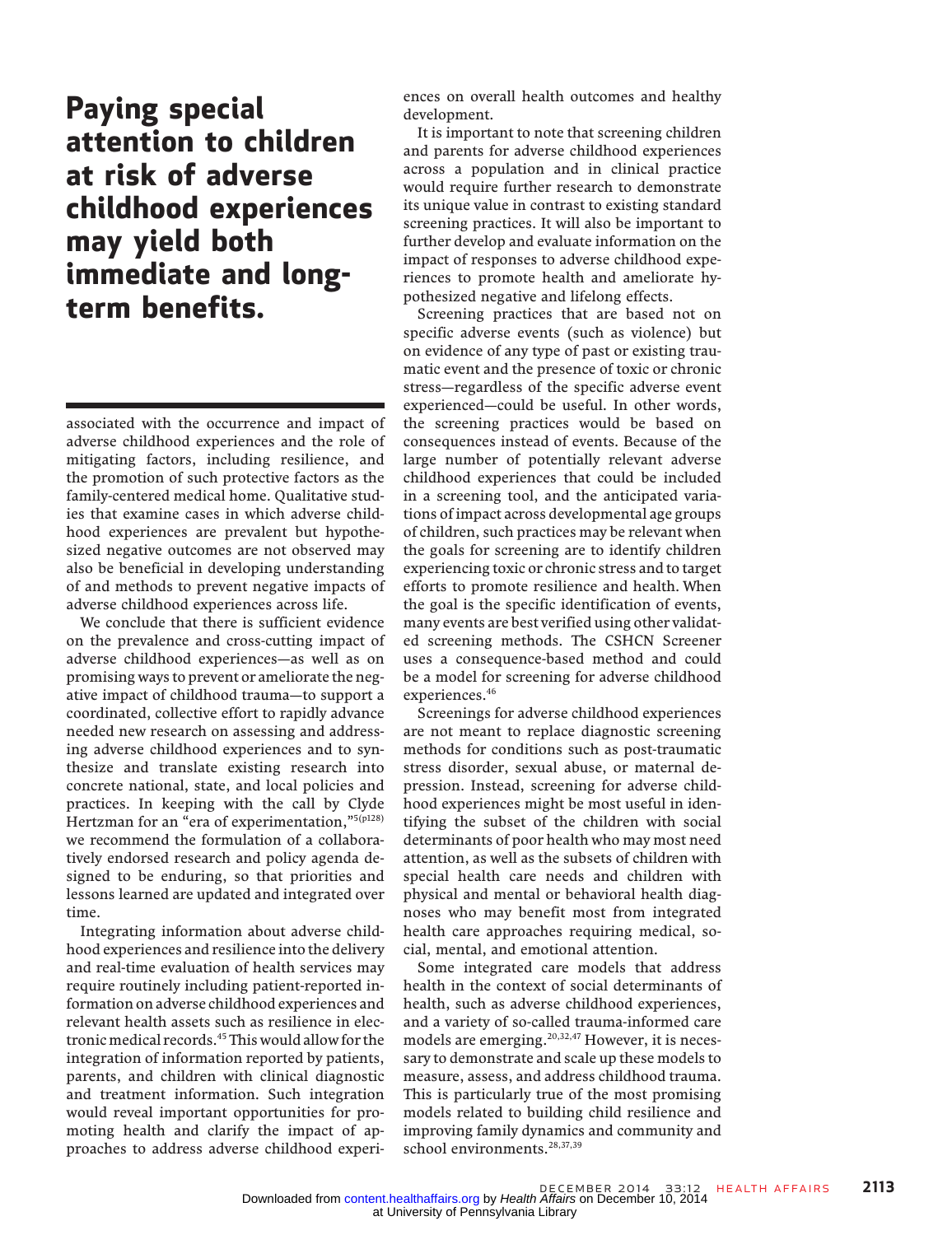#### **Conclusion**

This study enriches the rapidly expanding literature on social determinants of health, as well as the neurodevelopmental, epigenetics, biological, social psychological, and intervention literature by documenting, at the population level, the potential role of adverse childhood experiences in the healthy development and lifelong well-being of children in the United States.

As the nation continues to seek to improve its health care system and population health, paying special attention to children with or at risk of adverse childhood experiences may yield both immediate and long-term benefits. These include the promotion of health and well-being and the reduced impact and severity of chronic conditions in children and in the adults they will become.  $\blacksquare$ 

Portions of the research and findings presented here were presented at the annual meeting of the Association for Adolescent and Child Psychiatry, San Diego, California, October 23, 2014; at the National ACEs Summit, convened by the Robert Wood Johnson Foundation, Philadelphia, Pennsylvania, May 14, 2013; and as posters at the annual meeting of the American Public Health

Association, Boston, Massachusetts, November 5, 2013; the AcademyHealth Annual Research Meeting, San Diego, California, June 7, 2014; the annual meeting of the Pediatrics Academic Societies, Vancouver, British Columbia, May 2, 2014; and the annual meeting of the Association for Maternal and Child Health Programs, Washington, D.C., January 26, 2014. The authors thank the leadership of the Maternal and Child Health Bureau for making available the data used in this study. The authors acknowledge assistance from Narangeral Gombojav of the Child and Adolescent Health Measurement Initiative (CAHMI) in the running of the multilevel regression model reported here and from other CAHMI staff members in the collection of pertinent publications.

#### NOTES

- 1 HHS.gov/HealthCare. Read the law: the Affordable Care Act, section by section [Internet]. Washington (DC): Department of Health and Human Services; [cited 2014 Oct 31]. Available from: http://www.hhs .gov/healthcare/rights/law/1
- 2 Accountable Care Facts. Top questions about ACOs and accountable care: what is the difference between a medical home and an ACO? [Internet]. Alexandria (VA): Accountable Care Facts; c2011 [cited 2014 Oct 31]. Available from: http://www .accountablecarefacts.org/topten/ what-is-the-difference-between-amedical-home-and-an-aco-1
- 3 Halfon N, Hochstein M. Life course health development: an integrated framework for developing health, policy, and research. Milbank Q. 2002;80(3):433–79.
- 4 Shonkoff JP, Garner AS, Committee on Psychosocial Aspects of Child and Family Health; Committee on Early Childhood, Adoption, and Dependent Care; Section on Developmental and Behavioral Pediatrics. The lifelong effects of early childhood adversity and toxic stress. Pediatrics. 2012;129(1):e232–46.
- 5 Hertzman C. The significance of early childhood adversity. Paediatr Child Health. 2013;18(3):127–8.
- 6 De Bellis MD, Zisk A. The biological effects of childhood trauma. Child Adolesc Psychiatr Clin N Am. 2014; 23(2):185–222.
- 7 Ehlert U. Enduring psychobiological effects of childhood adversity. Psychoneuroendocrinology. 2013; 38(9):1850–7.
- 8 Centers for Disease Control and Prevention. Injury prevention and control: division of violence prevention: major findings by publication year [Internet]. Atlanta (GA):

CDC; [last reviewed 2014 May 13; cited 2014 Oct 31]. Available from: http://www.cdc.gov/violence prevention/acestudy/year.html

- 9 Anda RF, Felitti VJ, Bremner JD, Walker JD, Whitfield C, Perry BD, et al. The enduring effects of abuse and related adverse experiences in childhood. A convergence of evidence from neurobiology and epidemiology. Eur Arch Psychiatry Clin Neurosci. 2006;256(3):174–86.
- 10 Dube SR, Felitti VJ, Dong M, Giles WH, Anda RF. The impact of adverse childhood experiences on health problems: evidence from four birth cohorts dating back to 1900. Prev Med. 2003;37(3):268–77.
- 11 Johnson SB, Blum RW. Stress and the brain: how experiences and exposures across the life span shape health, development, and learning in adolescence. J Adolesc Health. 2012;51(2 Suppl):S1–2.
- 12 Schofield TJ, Lee RD, Merrick MT. Safe, stable, nurturing relationships as a moderator of intergenerational continuity of child maltreatment: a meta-analysis. J Adolesc Health. 2013;53(4 Suppl):S32–8.
- 13 Flaherty EG, Thompson R, Litrownik AJ, Zolotor AJ, Dubowitz H, Runyan DK, et al. Adverse childhood exposures and reported child health at age 12. Acad Pediatr. 2009;9(3): 150–6.
- 14 Jaffee SR, Christian CW. The biological embedding of child abuse and neglect: implications for policy and practice. Social Policy Report. 2014; 28(1):3–19.
- 15 Kuehn B. AAP: toxic stress threatens kids' long-term health. JAMA. 2014; 312(6):585–6.
- 16 Felitti VJ, Anda RF, Nordenberg D, Williamson DF, Spitz AM, Edwards V, et al. Relationship of childhood

abuse and household dysfunction to many of the leading causes of death in adults. The Adverse Childhood Experiences (ACE) Study. Am J Prev Med. 1998;14(4):245–58.

- 17 Smith JP, Smith GC. Long-term economic costs of psychological problems during childhood. Soc Sci Med. 2010;71(1):110–5.
- 18 Florence C, Brown DS, Fang X, Thompson HF. Health care costs associated with child maltreatment: impact on Medicaid. Pediatrics. 2013;132(2):312–8.
- 19 Chartier MJ, Walker JR, Naimark B. Separate and cumulative effects of adverse childhood experiences in predicting adult health and health care utilization. Child Abuse Negl. 2010;34(6):454–64.
- 20 Fraser JG, Griffin JL, Barto BL, Lo C, Wenz-Gross M, Spinazzola J, et al. Implementation of a workforce initiative to build trauma-informed child welfare practice and services: findings from the Massachusetts Child Trauma Project. Child Youth Serv Rev. 2014;44(C):233–42.
- 21 Rushton FE, Kraft C. Family support in the family-centered medical home: an opportunity for preventing toxic stress and its impact in young children. Child health care providers offer valuable support and connections for families. Child Abuse Negl. 2013;37(Suppl):41–50.
- 22 Ghandour RM, Perry DF, Kogan MD, Strickland BB. The medical home as a mediator of the relation between mental health symptoms and family burden among children with special health care needs. Acad Pediatr. 2011;11(2):161–9.
- 23 American Academy of Pediatrics. Health reform and the AAP: what the new law means for children and pediatricians [Internet]. Washington